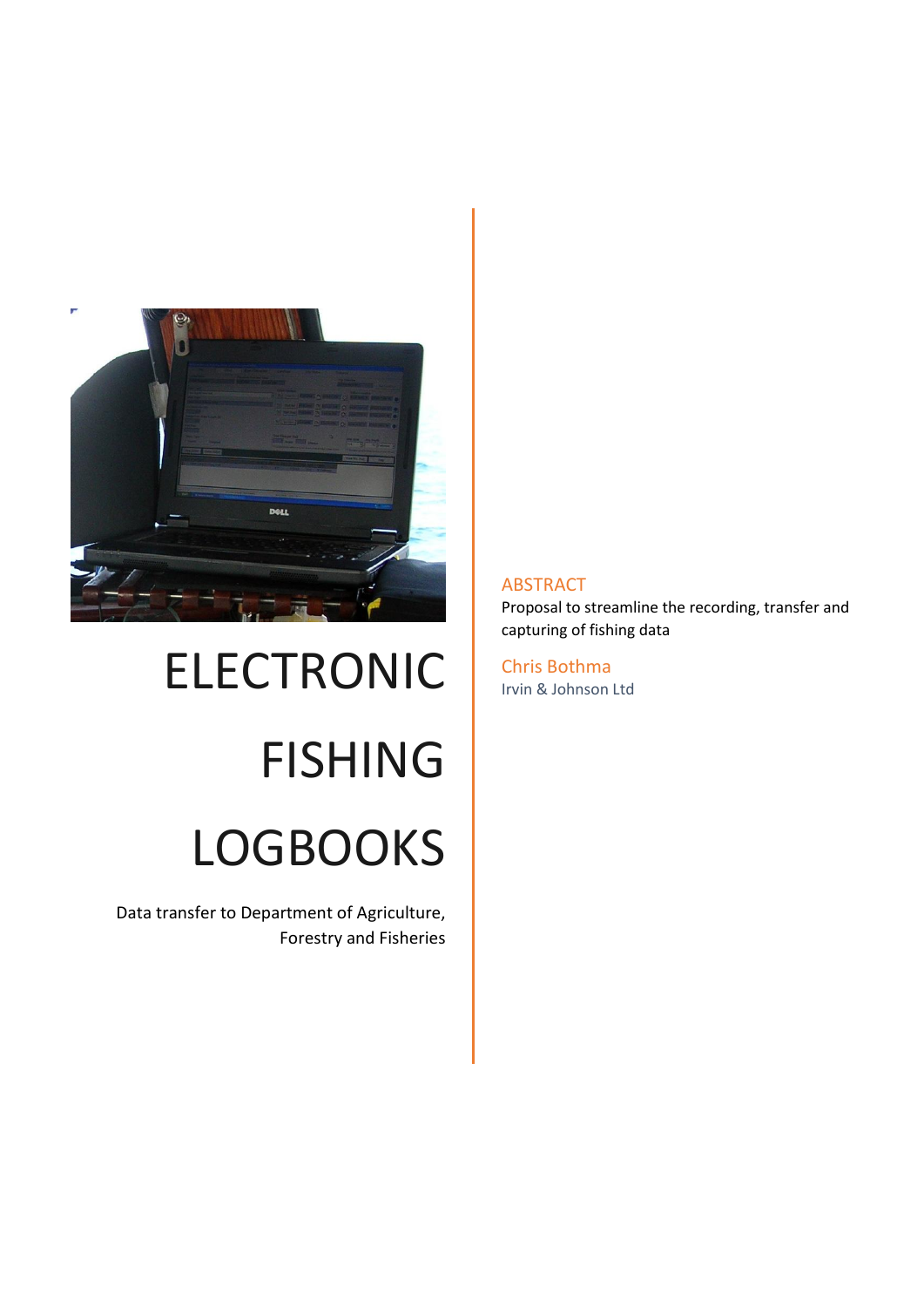# Contents

| Option 2: Propagation of data from the fishing industry to the existing Operational Database at |
|-------------------------------------------------------------------------------------------------|
|                                                                                                 |
|                                                                                                 |
| Step 2 - Data is transferred from the Staging Database to the DAFF Operational Database  7      |
|                                                                                                 |
|                                                                                                 |
|                                                                                                 |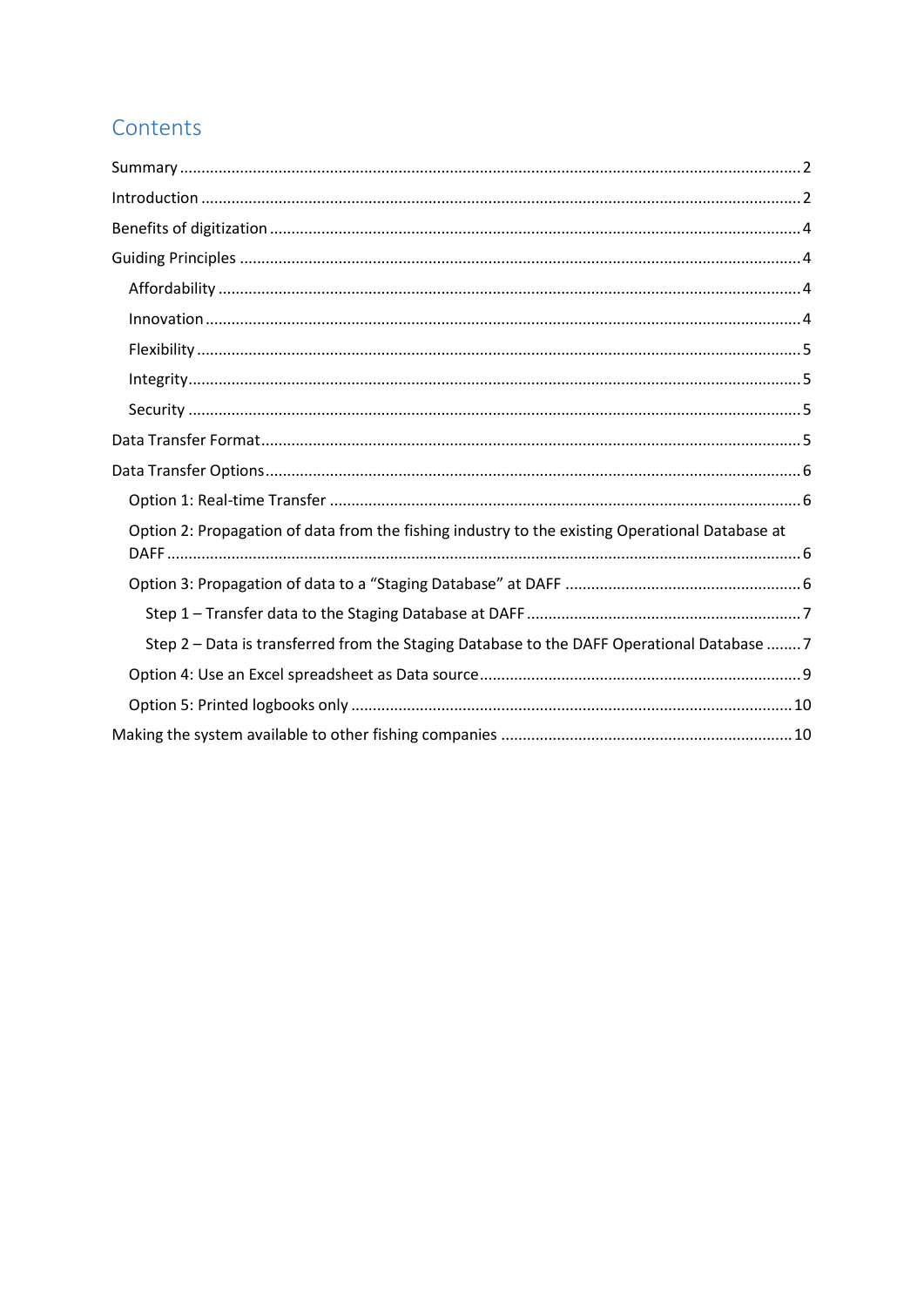## <span id="page-2-0"></span>Summary

Modern era fishing involves an ever increasing amount of information flowing between vessels, shore offices, and regulatory authorities. Maintaining the various paper logbooks onboard vessels is very time consuming and open to transcription errors. Fisheries management is continually frustrated by the poor quality of data on fishing operations.

Digital technology can help to make this process more manageable. Electronic logbooks will result in a simplification of work for both the harvester and regulatory authorities and therefore there is no reason for not approving them.

**The document focus specifically on the transfer of data to DAFF after the data was captured into a software system onboard the vessel or shore office once the vessel has landed. The aim is not to restrict fishing companies to a specific software application, but to guide them on the options available to them as far as moving the data to DAFF is concerned.**

This document is intended to be used as a base document that can guide the fishing industry in the acquisition or development of E-LOG applications and will be developed with the support from the South African Department of Agriculture, Forestry and Fisheries (DAFF).

This document is a work in progress and will ultimately defines the characteristics, processes and best practices to be taken into account during the development or acquisition of electronic logbook client applications. The document will be continually revised as discussions between the various stakeholders move forward.

## <span id="page-2-1"></span>Introduction

Section of the <Fisheries Act> requires that fish harvesters keep a log of their catches and their fishing efforts and submit this information to DAFF.

Fishing companies record data on fishing activity by individual vessels by trip, and for each day of activity within a trip. This includes details of the catch, by species, in terms of the presentation and quantity of fish retained on board. Information is also collected on the species targeted and the area where the fish were caught.

Landing declarations completed by fishing companies provide the final information on the weight and presentation of fish landed by species. This information as well as information from log sheets completed at sea is keyed into computers connected to the main databases by government staff.

Fisheries administration operates a system of checking the individual submissions of data to ensure their accuracy and completeness. These checks are to ensure that valid data are reported within the returns and that internal checks within the submitted data are carried out to ensure consistency. In addition there are systems in place that carry out cross-checks between the activity data reported and other sources of information on activity. These include satellite position reports and data collected by on-board observers.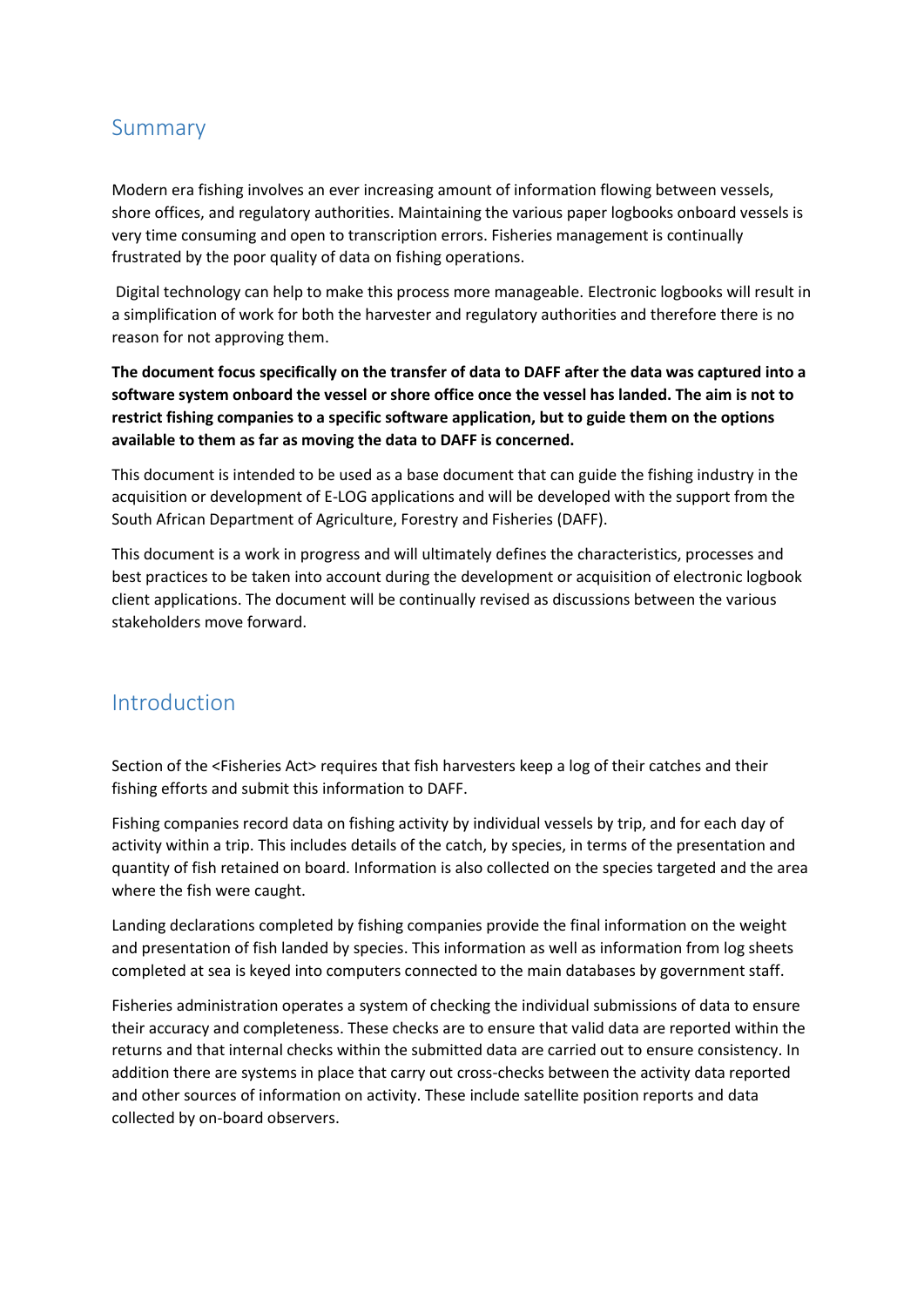The reliability of the data collected is dependent on the information provided by fishermen. Lack of an electronic reporting system limits the range and effectiveness of validation checks by fish harvesters to help ensure correct data are reported.

Irvin & Johnson has developed an onboard electronic Vessel Data Logger (VDL) for the following reasons:

- 1. improve efficiency of processing and to free up staff time to deal more proactively on data quality
- 2. improve reporting within the business to identify and resolve data quality issues more promptly
- 3. enhance management information on the data entry and validation processes to ensure data are fit for purpose
- 4. collecting additional environmental and gear data that although not required by law can assist the company as well as scientists in managing a limited resource

| and with Control Con-                                                                                                                                                                                                                                              |  |                                      |                                                                                                                                                                       |                                            | Finderly Columbs Tansas In Hann Columb | Saturday.<br><b>Co</b> both                                                                    |               |                |
|--------------------------------------------------------------------------------------------------------------------------------------------------------------------------------------------------------------------------------------------------------------------|--|--------------------------------------|-----------------------------------------------------------------------------------------------------------------------------------------------------------------------|--------------------------------------------|----------------------------------------|------------------------------------------------------------------------------------------------|---------------|----------------|
| <b>Save 5</b>                                                                                                                                                                                                                                                      |  | SAID De Charles Today, Columb Lamour |                                                                                                                                                                       |                                            |                                        |                                                                                                |               |                |
| a presidente della con-                                                                                                                                                                                                                                            |  |                                      |                                                                                                                                                                       |                                            |                                        |                                                                                                |               |                |
| Top reported                                                                                                                                                                                                                                                       |  | AMERICAN<br><b>Later</b>             |                                                                                                                                                                       |                                            |                                        |                                                                                                |               |                |
| 5-8-T01 DVA<br>by Saw                                                                                                                                                                                                                                              |  | <b>Broker: Same</b><br>Tools.        | <b>July 19</b>                                                                                                                                                        | $2mg +$                                    | 704.7                                  | Drug 9                                                                                         | Truck.        | $-341$         |
| ALM JOHN M.H.<br>and Con-<br>be that.<br>Copy Green<br>and for<br>Lane Street<br>Checking States loop in two<br>E street two op it is - on it.<br>I been beginning that shall<br>G. Adam has be sittle lack<br>E kms his leads out<br>E. Brook Towning (with 1998) |  | HART 1, 2011                         | $\Rightarrow$                                                                                                                                                         | $\equiv$                                   | $\equiv$                               | $\equiv$                                                                                       | $\equiv$      | $\pm$          |
|                                                                                                                                                                                                                                                                    |  | MOTH WAS LAST                        | $\equiv$                                                                                                                                                              | $\sim$                                     | $\equiv$                               | $\sim$                                                                                         | ×             | $\sim$         |
|                                                                                                                                                                                                                                                                    |  | Take the Chevy (2003)                | $\Rightarrow$                                                                                                                                                         |                                            | $\sim$                                 | $\pm$                                                                                          | $\mathbf{H}$  | $\equiv$       |
|                                                                                                                                                                                                                                                                    |  | another count for a street.          | $-10$                                                                                                                                                                 | $\sim$                                     | $\equiv$                               | ×<br>٠                                                                                         | $\mathbb{R}$  | $\sim$<br>k.   |
|                                                                                                                                                                                                                                                                    |  | ALCOHOL: HOMEL A VICT                | $\mathcal{L}_{\mathcal{A}}^{\mathcal{A}}(\mathcal{A})=\mathcal{L}_{\mathcal{A}}^{\mathcal{A}}(\mathcal{A})\oplus\mathcal{L}_{\mathcal{A}}^{\mathcal{A}}(\mathcal{A})$ | ×                                          | $\mathbf{r}$                           | ÷                                                                                              | ٠             | ×              |
|                                                                                                                                                                                                                                                                    |  | ANTER HART & HOTEL ARTS              | $\mathbb{R}$                                                                                                                                                          | ×                                          | $\alpha$                               | ×                                                                                              | $\mathbf{u}$  | $\equiv$       |
|                                                                                                                                                                                                                                                                    |  | ATMOS work I sent                    | $-16$                                                                                                                                                                 | $\sim$                                     | $\sim$                                 | $\sim$                                                                                         | $\pm$         | $\mathcal{L}$  |
|                                                                                                                                                                                                                                                                    |  | actions, sold 1 still.               | $\mathcal{L}_{\text{in}}$                                                                                                                                             | $\qquad \qquad \blacksquare$               | ٠                                      | $\mathcal{L}$                                                                                  |               | $\pm$          |
|                                                                                                                                                                                                                                                                    |  | ACTIVE HOME LINES                    | $\mathcal{B}$                                                                                                                                                         | ÷                                          | $\sim$                                 | ٠                                                                                              | $\mathbb{R}$  | ŝ.             |
|                                                                                                                                                                                                                                                                    |  | AGMS (HALLY RD)                      | ×                                                                                                                                                                     | $\pm$                                      | 王                                      | ٠                                                                                              | ×             | $\overline{z}$ |
|                                                                                                                                                                                                                                                                    |  | ANSON HAR HART WITH                  | $\equiv$                                                                                                                                                              | $\pm$                                      | $\equiv$                               | $\frac{1}{2} \left( \frac{1}{2} \right) \left( \frac{1}{2} \right) \left( \frac{1}{2} \right)$ | п             | $\equiv$       |
|                                                                                                                                                                                                                                                                    |  | AURE SERV ART                        | $\rightarrow$                                                                                                                                                         | $\frac{1}{2} \left( \frac{1}{2} \right)^2$ | $\frac{1}{2}$                          | $\pm$                                                                                          | ×             | $\pm$          |
|                                                                                                                                                                                                                                                                    |  | agest lease and                      | $\rightarrow$                                                                                                                                                         | $\equiv$                                   | $\equiv$                               | $\pm$                                                                                          | $\equiv$      | $\pm$          |
|                                                                                                                                                                                                                                                                    |  | TON DOM MORE REGISTER                | $\frac{1}{2}$                                                                                                                                                         | $\alpha$                                   | $\frac{1}{2}$                          | $\equiv$                                                                                       | $\equiv$      | $\pm$          |
|                                                                                                                                                                                                                                                                    |  | AURUS AMERICAN                       | 土                                                                                                                                                                     | ÷                                          | $\overline{a}$                         | ٠                                                                                              | ٠             | $\pm$          |
|                                                                                                                                                                                                                                                                    |  | ATTN: HESTING                        | $\equiv$                                                                                                                                                              | $\pm$                                      | $\alpha$                               | ×                                                                                              | ×             | $\pm$          |
|                                                                                                                                                                                                                                                                    |  | ANDRE SCRAMMESS DET 30               |                                                                                                                                                                       | $\equiv$                                   | $\pm$                                  | $\pm$                                                                                          | $\frac{1}{2}$ | ×.             |
|                                                                                                                                                                                                                                                                    |  | AMRICAL JEWAL FOR WE'LL              | $\rightarrow$                                                                                                                                                         | $\pm$                                      | ÷                                      | ÷                                                                                              | $\equiv$      | $\pm$          |
|                                                                                                                                                                                                                                                                    |  | NAMES AND GROUND                     | $\frac{1}{2}$                                                                                                                                                         | $\sim$                                     | $\sim$                                 | $\sim$                                                                                         | ٠             | $\pm$          |
|                                                                                                                                                                                                                                                                    |  | ASSISTENCIAL MCT                     | 道                                                                                                                                                                     | -97                                        | Ŧ                                      | ×                                                                                              | ×             | ×              |
|                                                                                                                                                                                                                                                                    |  | ARCTIC JEWA 1978 ART                 | $\pi$                                                                                                                                                                 | $\sim$                                     | $\mathcal{L}$                          | $\sim$                                                                                         | $\mathbf{u}$  | $\pm$          |
|                                                                                                                                                                                                                                                                    |  | <b>WILLIAM FUNDALITY SHE</b>         | ×                                                                                                                                                                     | $\mathcal{L}$                              | ٠                                      |                                                                                                | ٠             | $\pm$          |
|                                                                                                                                                                                                                                                                    |  | Director Text Woodward               | $\sim$                                                                                                                                                                | $\sim$                                     | ÷                                      | $\sim$                                                                                         | $\mathbf{r}$  | $\sim$         |

*Figure 1 I&J Vessel Data Logger*

The onboard system has shown marked improvements in data accuracy. However improving efficiency of processing can only really be achieved by eliminating the need to record data into an Elog system as well as in paper logbooks.

We have thus embarked on a journey with DAFF to explore the different options available to implement a more streamlined process whereby data can be be moved from one application or database to another. As data sharing can pose a significant challenge in the absence of an established data transfer strategy, it was decided to create a working document that can be refined over time as discussions on this initiative moves forward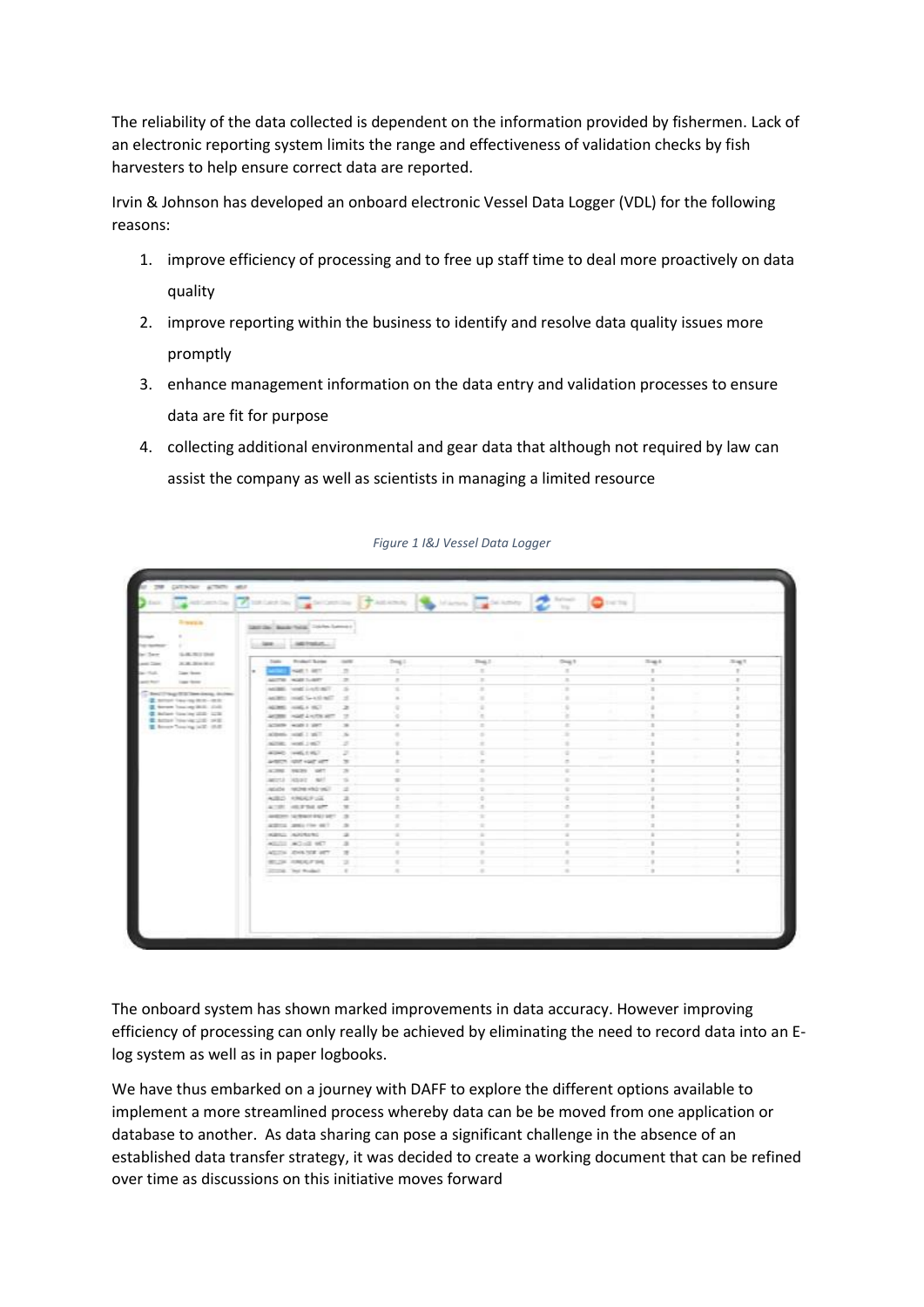## <span id="page-4-0"></span>Benefits of digitization

Replacing existing manual logbooks with electronic ones opens a completely new era in both the fisheries business and the efforts for conservation of the resources.

Vessel owners and skippers will be able to get more value from the data using onboard software. Decision making will be improved enormously through analysis of historic data. Electronic logbooks can also be extended to monitor a great deal of environmental data that could be made available to the scientific community.

Using onboard software, data validation can be implemented at the point of first capture, for example the vessel grid position is determined by the system based on the vessel's GPS longitude and latitude. Sensors or software tools, coupled with the electronic logbook software, can report their values with an agreed frequency to the electronic logbook, resulting in further simplification of the administration work and improving the quality of the data even more.

## <span id="page-4-1"></span>Guiding Principles

Fishing companies have a wide array of options to capture their fishing data, from off the shelf software to developing their own system in-house. However some sort of standard or protocol will need to regulate how the data is transferred to or integrated with systems at DAFF.

Data may need to be moved from one platform to another or from one geographic location to another. This data must be moved to make it accessible to other applications that need it without impacting the performance of the source or receiving system. Efficiencies become even more critical when the data volume is large.

Transferring data to DAFF can be accomplished either by building connection mechanisms to the various systems or by transferring data between systems at periodic intervals. In considering the various options available to us, the following guiding principles were applied:

## <span id="page-4-2"></span>Affordability

It is essential that electronic logbooks applications be cost effective for all stakeholders involved. Meeting the requirements of the standard should not create undue pressure on stakeholders, and thereby increase their operational costs

#### <span id="page-4-3"></span>Innovation

The standard should be developed to support innovation. Stakeholders should retain their innovative abilities when developing electronic logbooks applications. The standard should be developed to clearly identify the needs of DAFF and other stakeholders, without excessively limiting ways of meeting those needs.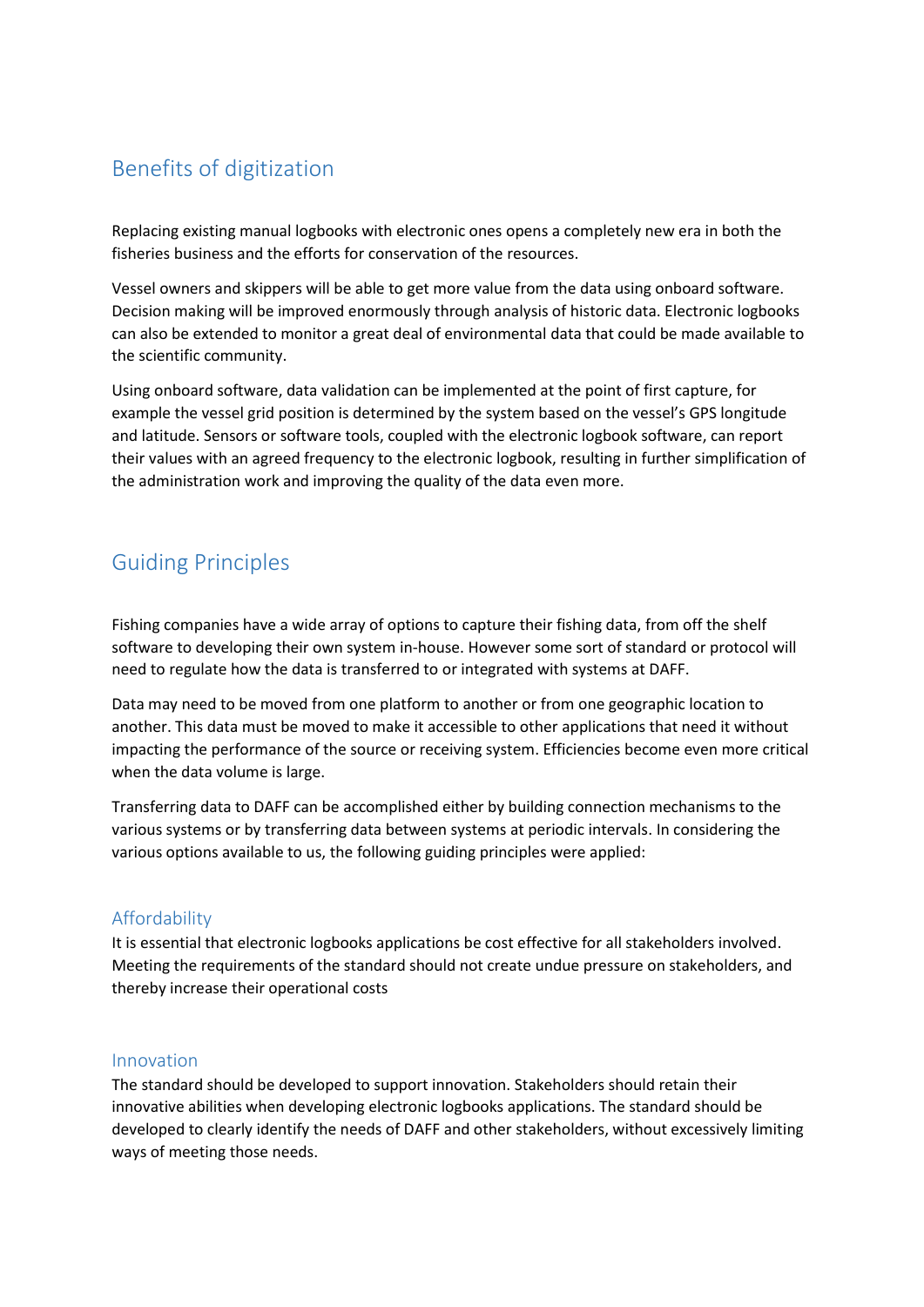#### <span id="page-5-0"></span>Flexibility

The standard should be developed to be in keeping with the diverse context of the South African fisheries, and meet the technical, socioeconomic, and scientific needs of all South African fishing fleets. The standard should be developed to present options enabling adaptation of electronic logbook applications to the diverse realities of South African fisheries

#### <span id="page-5-1"></span>Integrity

The standard should be developed to ensure that data integrity is maintained at all times throughout the data capture, storage, processing and transmission processes. The standard should be developed to ensure that E-LOG applications accurately record the data, and that the data transmitted from the fish harvester to DAFF is an accurate representation of what was entered by the fish harvester, even if a data conversion or a file conversion took place.

The standard should be developed to ensure that the client application will not prevent fish harvesters from submitting a declaration. Fish harvesters should be able to declare, for example, all species caught, without limiting the number of species that they can declare.

#### <span id="page-5-2"></span>**Security**

The standard should be developed to ensure the security of information. As the information is sensitive, it is critical that all effort be made to ensure that no prejudice is incurred by any stakeholders due to data loss or inappropriate access to data

## <span id="page-5-3"></span>Data Transfer Format

The format of the data refers to the organization of digital information that is read and processed through computer software.

Choose a file format that is open, non-proprietary, used widely, and can be opened and shared without special software or hardware. Examples of standard formats are OpenDocument Format (ODF), ASCII, tab-delimited format, comma-separated values (csv), XML, TIFF, and JSON.

If the data will only be read by an application, consider using Text, ASCII, tab-delimited, and commaseparated values.

If data is transferred via a web service, JSON (JavaScript Object Notation) is a lightweight datainterchange format. It is easy for humans to read and write and easy for machines to parse and generate.

If a backup-process involves opening the received data and then manually capturing the data, consideration must be given to what tool the user will use to read the data. If data is passed on to DAFF via Excel spreadsheets, potential compatibility problems must be considered.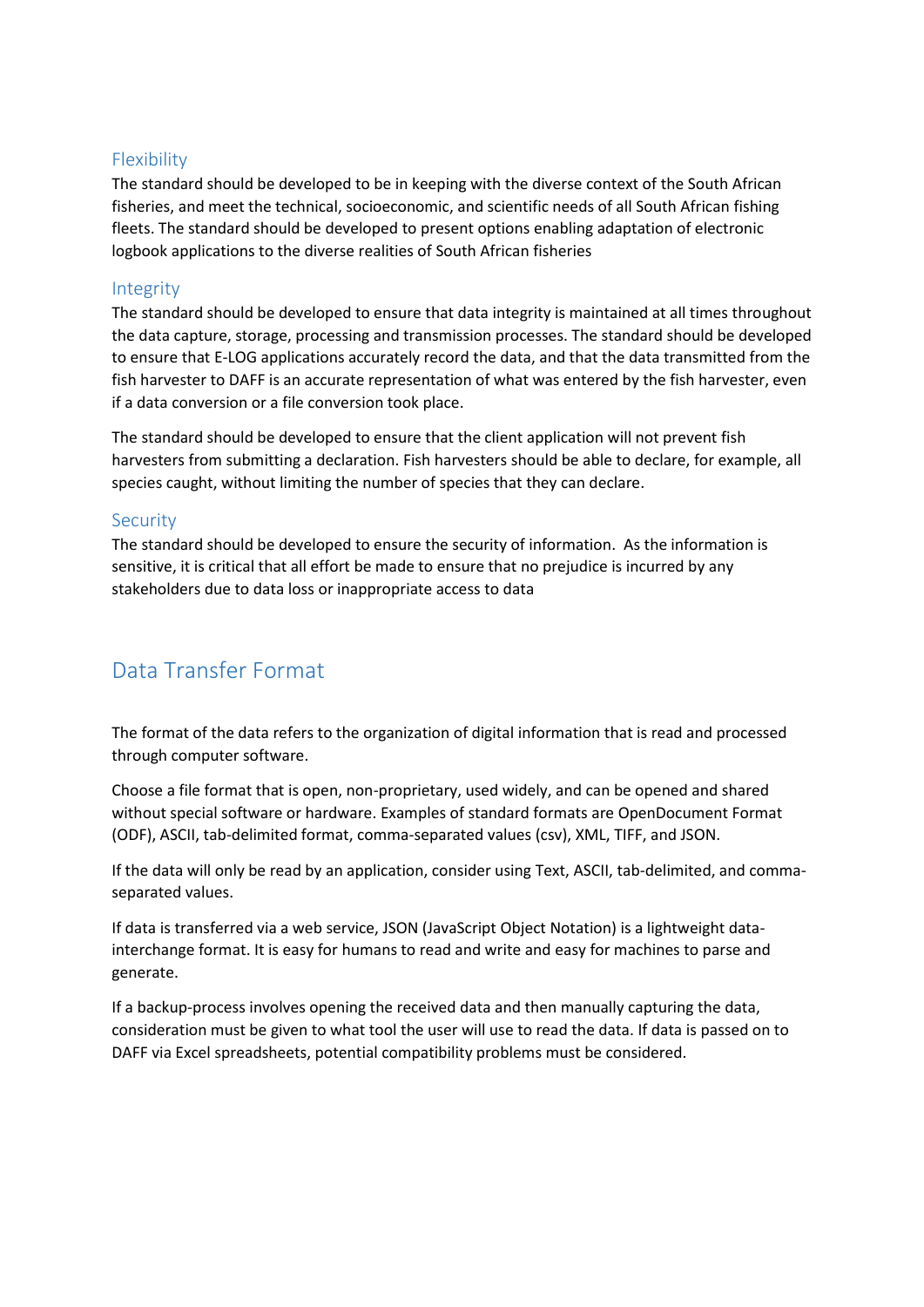## <span id="page-6-0"></span>Data Transfer Options

This section describes the architectural options that are available for sharing data between discrete applications. The discussion here is independent of commercial solutions; rather it focuses in genres of technologies that are available in the market today

### <span id="page-6-1"></span>Option 1: Real-time Transfer

Real-time data transfer from the fishing company directly to the DAFF database for various reasons will not be considered at this stage. It would require a major review of current processes and most likely major amendments to existing regulation. As there is no need for data to be propagated to the DAFF data repository in real-time, the cost and complexity of development do not warrant any further exploration of this option.

## <span id="page-6-2"></span>Option 2: Propagation of data from the fishing industry to the existing Operational Database at DAFF

DAFF has indicated that no changes to the existing operational database will be considered, neither can data be posted directly to the database as it bypasses the system in place for checking the individual submissions of data to ensure their accuracy and completeness.

For security reasons no external system will be allowed to connect to the Operational System at DAFF.

## <span id="page-6-3"></span>Option 3: Propagation of data to a "Staging Database" at DAFF

In its simplest form, "staging" involves putting something in a specific location to be accessed at a later time. For databases, the most common staging location would be a database table in the existing database, or in a separate database. As data is kept for a short period of time (until it is transferred to the operational database or discarded), even a basic MS Access database containing a single table can be utilised.

A further consideration will be the location of the staging database.

- 1. Same server as the production database
- 2. A new server connected to the same network
- 3. On the same workstation where the existing Frontend is loaded. This could be the appropriate option if the staging database will be populated via a memory stick or e-mail attachment and the staging database is only accessed by a single user.
- 4. At an approved web hosting service provider. One option would be to use the hosting provider currently used for the Electronic IUU Catch Certification system.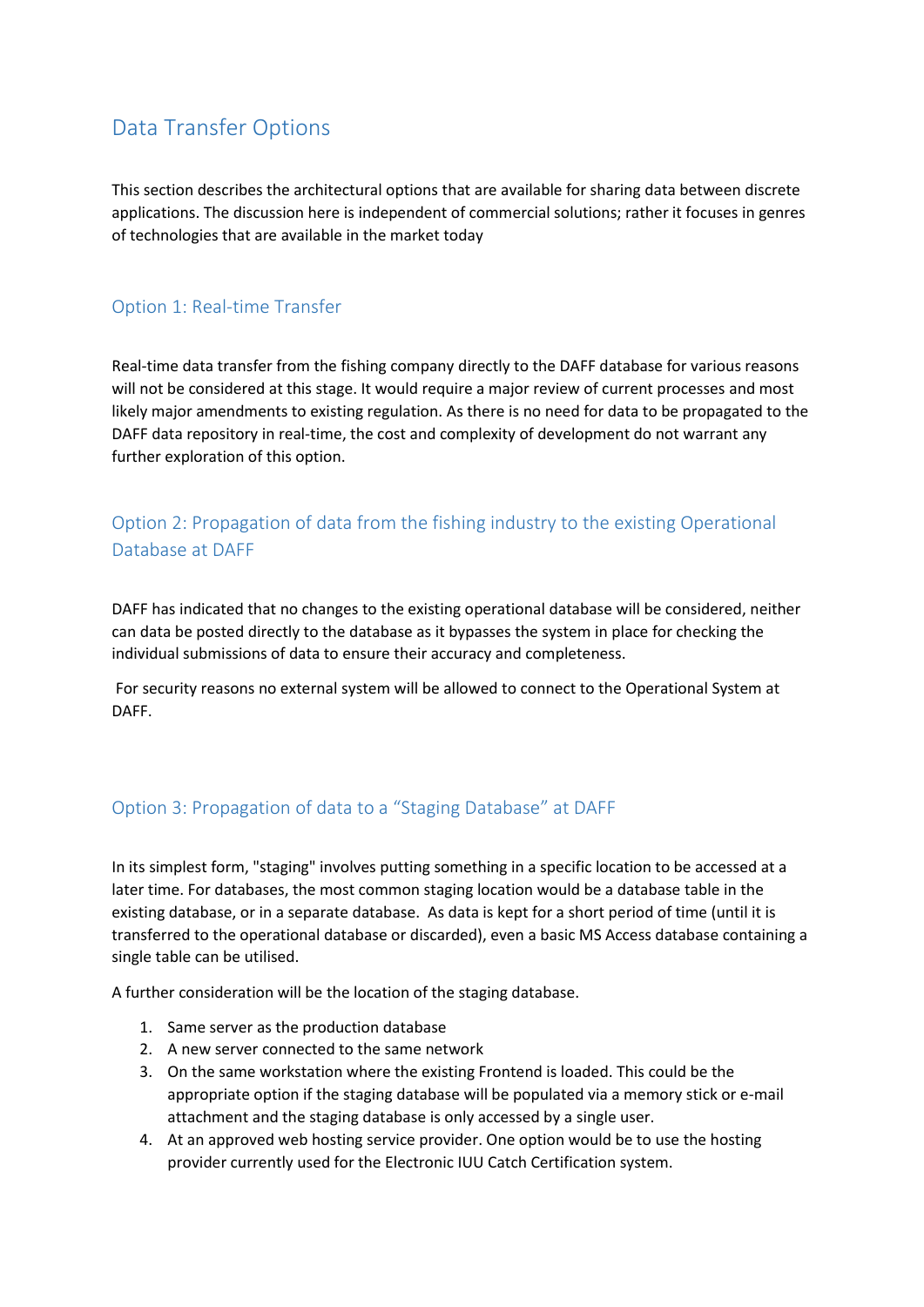Data can remain in the staging database for a preset period of time, or can be deleted as soon as the data is processed and send to the ODS (DAFF Operational Database).

The next step in the process is using the data in the staging database when the user at DAFF processes a logbook.

#### <span id="page-7-0"></span>Step 1 – Transfer data to the Staging Database at DAFF

- a. The Fishing Company pushes data to the Staging Database. The 'push' can be frequently triggered by a scheduled requirement, for example, daily update, or manually by the user, for example at trip end.
- b. DAFF pulls data from the fishing company to the Staging Database. The 'pull' can be triggered from the DAFF Front-End feeding the ODS (DAFF Operational Database), or from a new front-end build for and managed by DAFF
- c. The staging database is updated by a DAFF user by importing data from an email attachment received from the fishing company. A relatively simple frontend can be developed by the industry and installed on the designated user's or users' workstation(s) at DAFF to manage this process.
- d. The staging database is updated by a DAFF user by pulling the data from an USB drive delivered to DAFF. A relatively simple frontend can be developed by the industry and installed on the designated user's or users' workstation(s) at DAFF to manage this process.

#### <span id="page-7-1"></span>Step 2 – Data is transferred from the Staging Database to the DAFF Operational Database

- a. Data is saved to the ODS via a new front-end after a DAFF staff member verifies, and if required, amends the data.
- b. Using the existing frontend data is retrieved from the Staging Database and prefills the fields currently displayed on the existing front-end. This will require adding a menu option to the existing front-end and some code to connect to the Staging Database and populating the active form (window).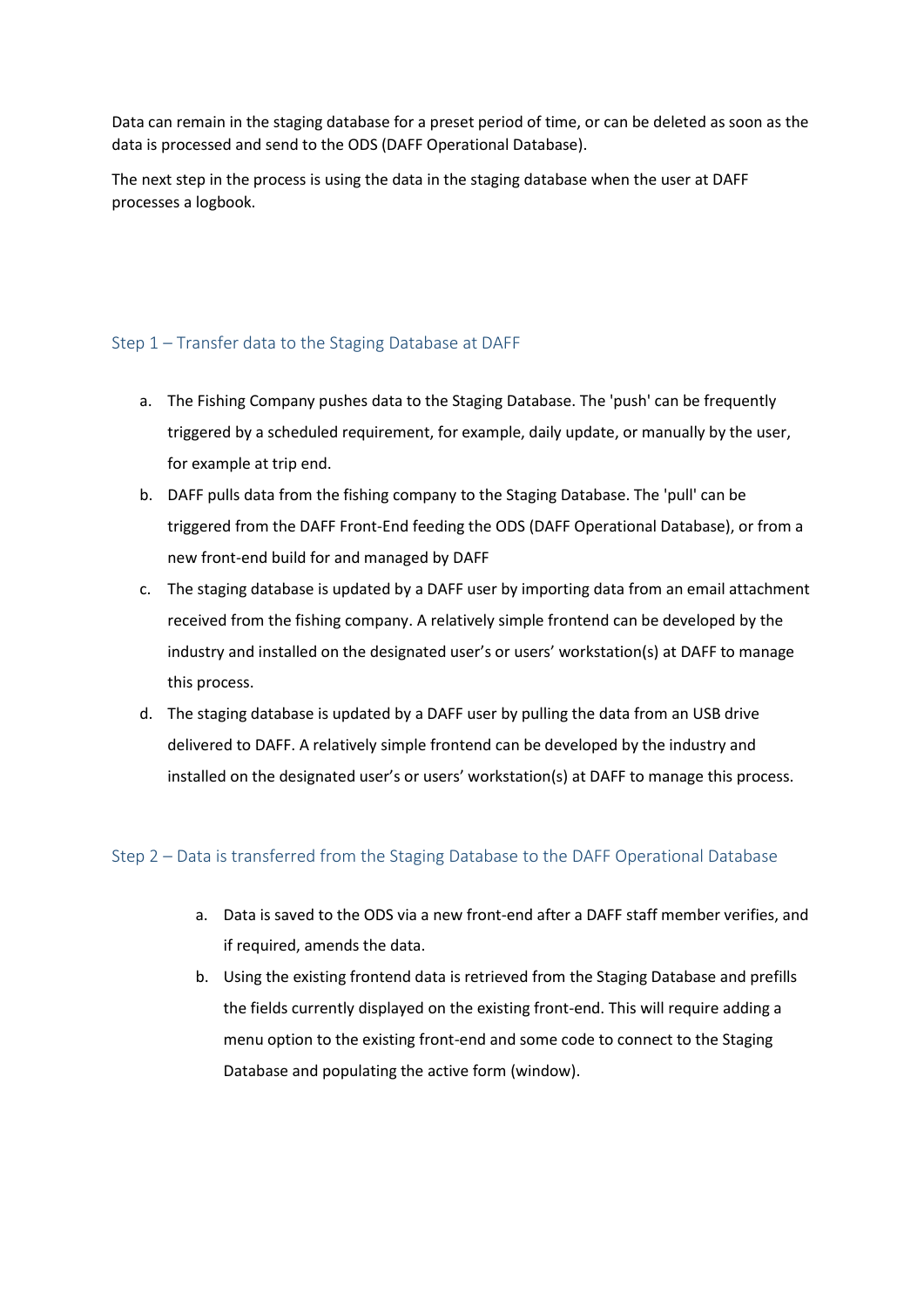

#### *Figure 2 - Data transfer using Push method*

*Figure 3 - Data transfer using Pull method*

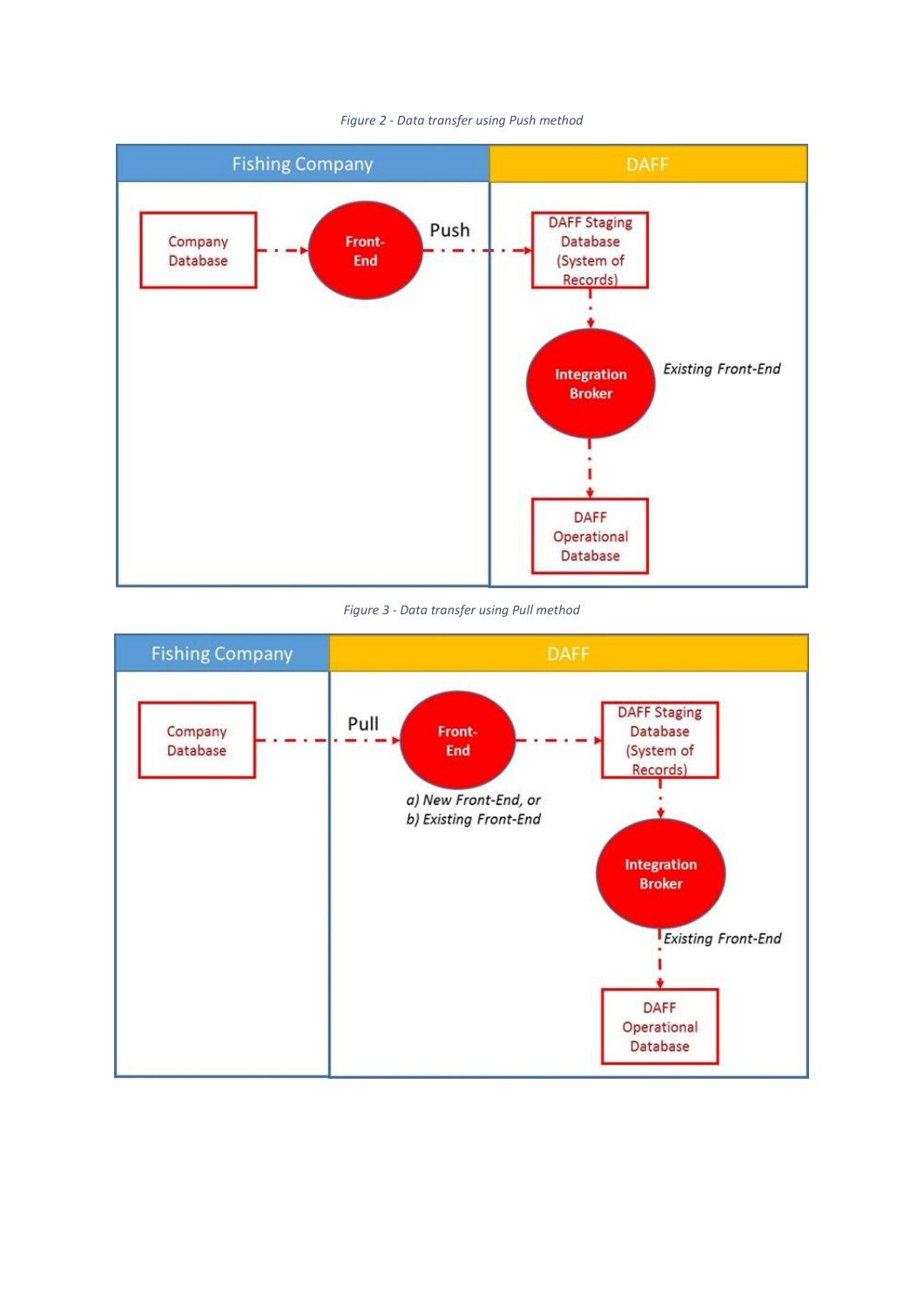

#### *Figure 4 Data Transfer Using Hosting Service*

## <span id="page-9-0"></span>Option 4: Use an Excel spreadsheet as Data source

Data can be entered into an agreed Excel template, either by the fishing system in use by the fishing company, or in the case of stakeholders without a system in place, by capturing the data into the spreadsheet directly.

A spreadsheet per trip can either be mailed or delivered directly to DAFF with the printed or handcompleted logbook .At DAFF the spreadsheet file can then be saved to a shared folder with the required access permissions applied to the folder.